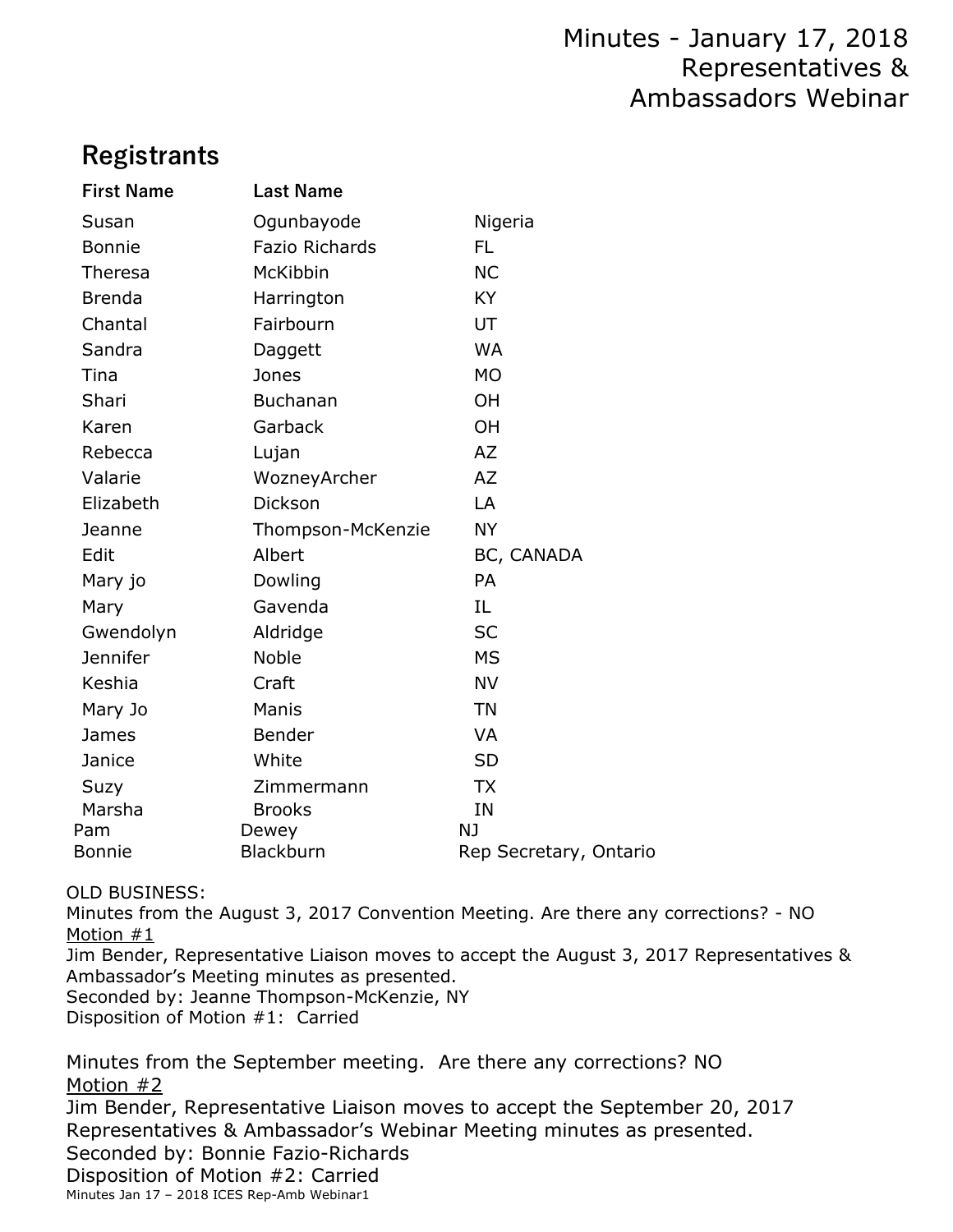Minutes from the November meeting. Are there any corrections? NO Motion #3

Jim Bender, Representative Liaison moves to accept the November 16, 2017 Representatives & Ambassador's Webinar Meeting minutes as presented.

Seconded by: Keshia Craft, NV

Disposition of Motion #3: Motion Carried

Please Note: Motions may be submitted anytime on our Member Login Section of the ICES Webpage under Reps Forms page and listed under Miscellaneous Forms – [Representatives](https://secure.ices.org/reps/reps-forms/representatives-ambassadors-motion-request/) & [Ambassadors](https://secure.ices.org/reps/reps-forms/representatives-ambassadors-motion-request/) Motion Request Form

The Reasons for 2018 Financial Audits were presented by Becky Lujan, Chairman and Elizabeth Dickson committee member of the ICES Budget and Finance committee who answered the Representatives questions regarding the 2018 audits.

Findings, observations/suggestions in filing the 2018 audit thus far are:

- Employer Identification Number (EIN) had not been renewed by Chapters (and some chapters do not have an EIN). As a chapter you must have an EIN number.
- The Semi Annual Financial Reports do not have the required documentation (i.e. bank statements, treasurer reports, etc.) accompanying them, this is why we need this information to complete an audit.
- Do not fill out the audit form… send your report and audit form and the ICES Finance committee with fill out the form.
- Are Chapter treasurers trained in filling out audit forms? Not at present looking into how to do this training for treasurers.
- Keep your financial records current with IRS requirements for financial reporting.

Becky Lujan and Jim Bender are planning on doing an overview for Chapter Treasures' of how to provide the government information requested in audits. This information will be on the Reps website and in the Reps handbook when completed. Representatives asked the audit committee if this could also include a checklist of what materials, and information is needed for the Representative to meet ICES audit requirements. Audits may be submitted electronically or by mail. Who pays to mail your audit package to ICES? Chapters will pay to mail the package to ICES and ICES will pay to mail the audit package to the Chapter. It is advised to insure your audit package when sending it to ICES.

It was brought to everyone's attention that some Chapters are having issues when trying to update their bank account and information regarding personnel (treasurer) changes on bank accounts. When changing treasurers it is recommended to close out the old bank account and start with a new bank account.

# Member Spotlight:

Remember that you need to honor your members by some of the things they do for your chapter. It is not just a bio from them. Share about what this person does for your ICES group to help with nothing expected in return by that member. If you have random pictures of them working at an event where they are helping at, please send the pictures to accompany information about the person being spotlighted. It is nice to see that we have hard working persons working for ICES and to give them credit for their contributions.

# Certificates of Appreciation and Medallions

A Medallion Order Form is awaiting approval, and should be up on the Reps tab in early February. If you do not order medallions before the convention deadline, the medallion will not be made. For any certificates and medallions not picked up at convention, we will set up a PayPal account, so you will cover postage and then the medallion send them to you. ICES can send you an email of your certificate at no cost anytime.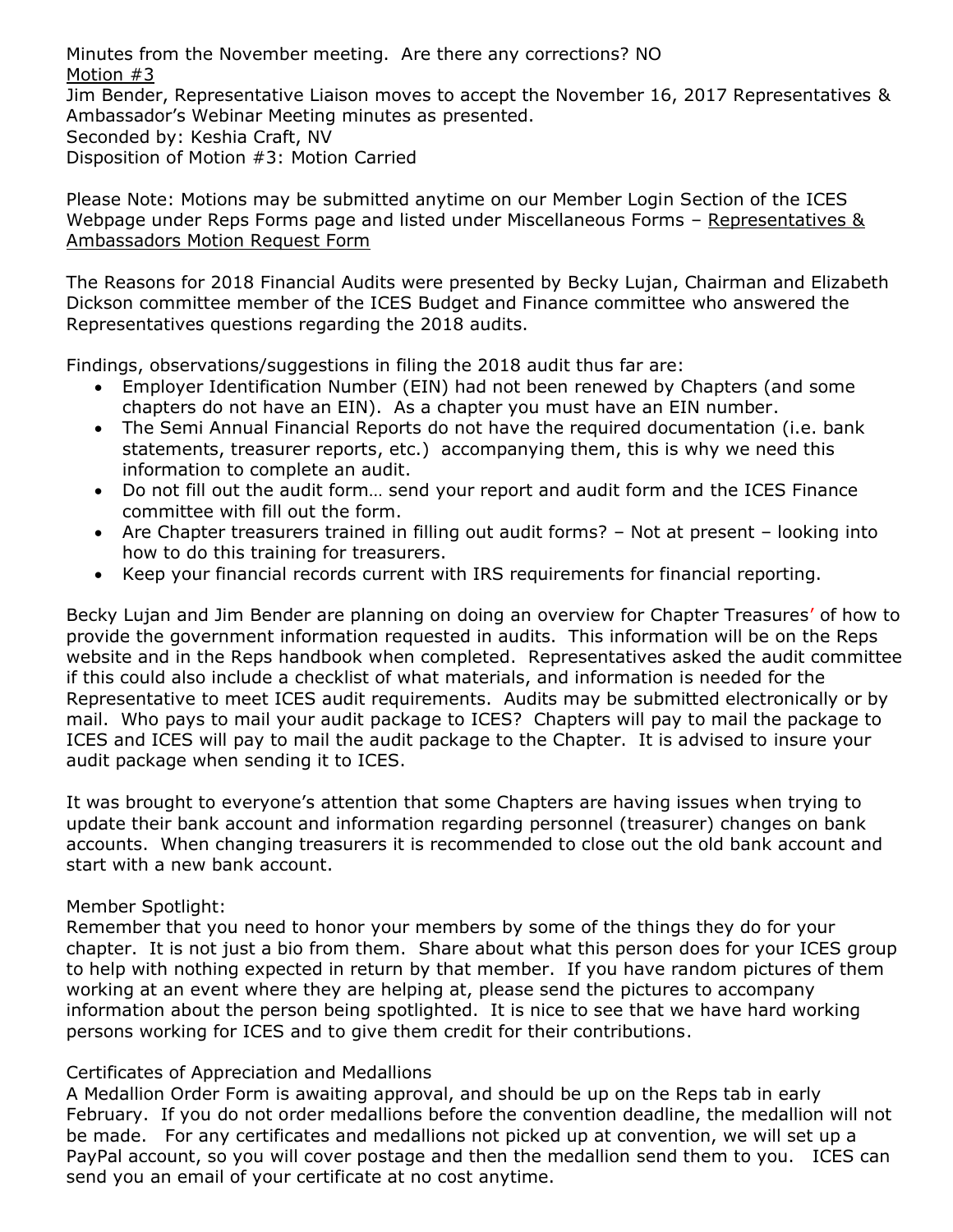Recipes tutorials for Website:

Please send in recipes to be published on our ICES website. If you have a special recipe that you have or found and want to share, just send them to [internetchairman@ices.org.](mailto:internetchairman@ices.org) ICES also would love to see tutorials submitted. The tutorials may be a PDF or video that you have done. If you or your members have a video on YouTube or another site, just send the internet chairman the link or embedded code with permission to have the tutorials on our site. ICES is working hard to make our website better and give you a wonderful place to learn and see what others are doing.

## NEW BUSINESS

#### Motion #4

Mary Jo Dowling, PA moves that ICES S/A/P/C/Cs in good standing with all previous treasurers' reports filed for the past seven years be audited for only the previous three years of financial activity.

Seconded by: Jennifer Noble, MS Disposition of Motion #4 Failed

Explanation: Seven years is too long a term to be required to submit all financial records when the S/A/P/C/Cs have already been submitting biannual treasurers' reports. It is unreasonable to go back that far and places a hardship on the current treasurer and representatives to submit all receipts and reports that ICES already has. In some cases, this is spanning perhaps 3-4 terms of treasurers. If a chapter has been submitting reports as required, there should be no issue as to the current state of their finances.

#### Motion #5

Jennifer Noble, MS moves to change the newsletter to full color Front and back and center fold (containing show cakes) and 2 color (black and white) inside. Seconded by: Sandra Daggett, WA Disposition of Motion #5: Failed Explanation: To alleviate the high printing costs of the newsletter, eliminate full color on some of the pages.

#### Motion #6

Jennifer Noble, MS moves to Reduce the overage of the Newsletter Print Run from the current 10% overage to only 2%-5% overage.

Seconded by: Tina Jones, MO

Disposition of Motion #6: Failed

Explanation: I believe this is the number of overage. Print fewer copies to save money on the print expenses of the hard copy newsletters.

Nominations and Elections – Becky Lujan, Nominations Chairman informed the Representatives that there will be 6 Board of Directors (BOD) finishing their terms at the end of the 2018 ICES convention. This will leave 6 vacancies to be filled. Becky encouraged the Reps to consider running for a BOD position or nominate someone you feel can actively fill a BOD position. Nomination forms are on the website. Fill in the form and send to Becky. Becky will then send a confirmation letter that she has received the nomination.

ICES President, Suzy Zimmermann informed this group that the ICES membership form on the website has crashed. This issue is being fixed, repaired and will be up and running in a timely manner.

#### 2018 Convention & Show in Cincinnati, Ohio

Karen Garback reminded everyone that Convention Registration opens April 1, 2018 and to please register early. The schedule of events, Hands On Classes and Demonstrations schedule information will be posted soon on the web site. More information at the March 21 $\mathrm{st}$  Webinar.